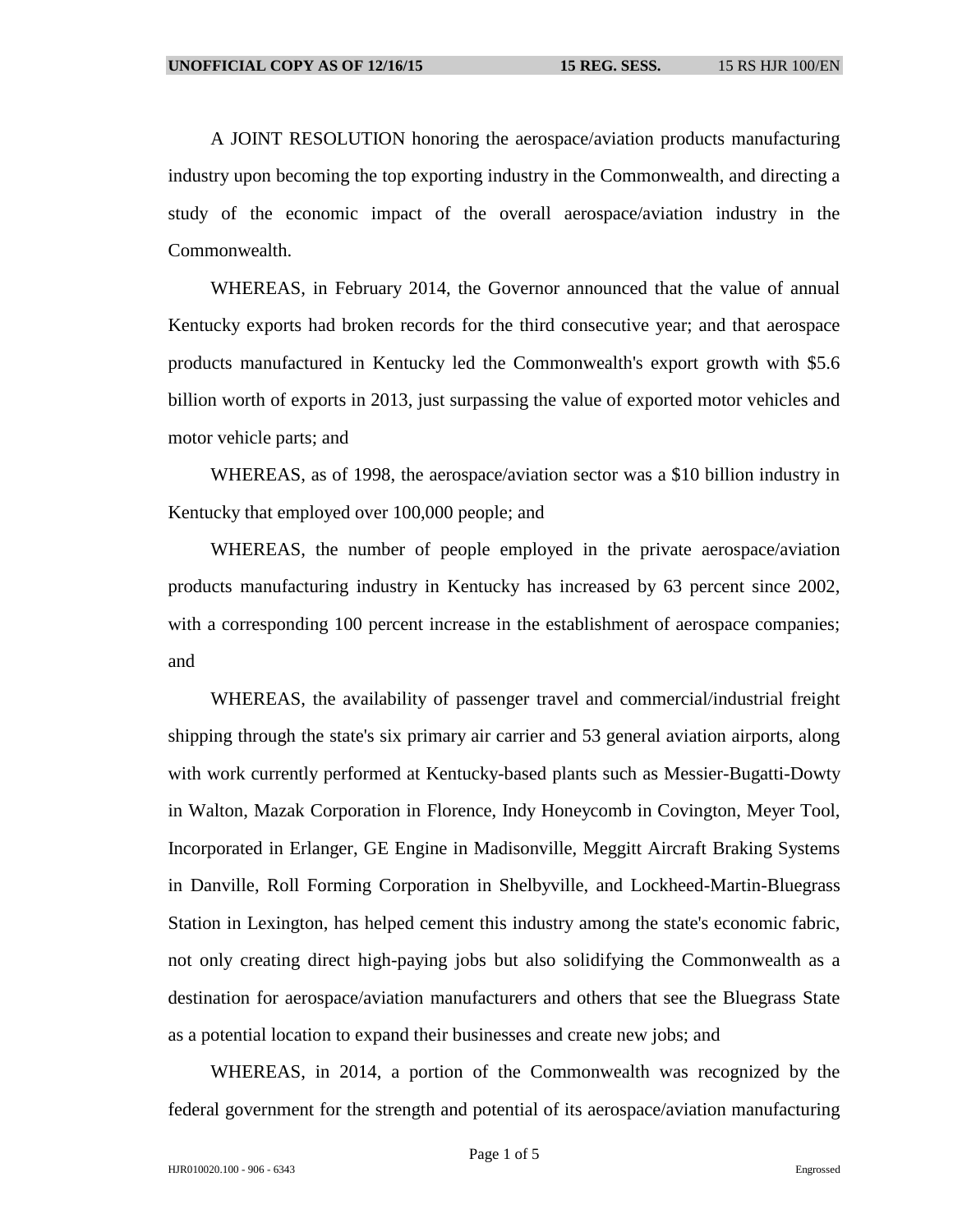sector by being designated as part of the "Southwestern Ohio Aerospace Regional Manufacturing Community," a status that brings with it opportunities for greater development assistance and funding from various federal agencies as part of the "Investing in Manufacturing Communities Partnership" program of the United States Economic Development Administration; and

WHEREAS, the strength of aerospace and aviation in Kentucky has created a need for greater public awareness of this thriving industry as well as more education and training opportunities for employment in this field; and while there are only 98 high schools across the United States that teach aerospace and aviation skills, 28 of those high schools are in Kentucky, placing the students of the Commonwealth at the forefront of this industry of the future; and

WHEREAS, many of the Commonwealth's postsecondary institutions are working to ensure that future generations of Kentuckians are knowledgeable about aerospace, aviation, and advanced manufacturing methods, and that proper workforce training is available for aerospace, aviation, and manufacturing companies seeking to locate in Kentucky; and

WHEREAS, Eastern Kentucky University's Professional Pilots Program, the Space Science Center at Morehead State University in partnership with NASA and other aerospace agencies worldwide, the University of Kentucky, Somerset Community College's Aviation Maintenance Tech Program, Embry-Riddle University, and Jefferson Community College collectively offer undergraduate and advanced degrees that make Kentucky the standard-bearer in the field of aerospace and aviation education; and

WHEREAS, the National Air & Space Academy, a nonprofit educational organization based at Bowman Field in Louisville, is working with member high schools, airports, and others, including 28 high schools in Kentucky, as America's leading provider of aeronautic and aerospace-based educational programs for high school students that develop and promote proficiency in the science, technology, engineering, and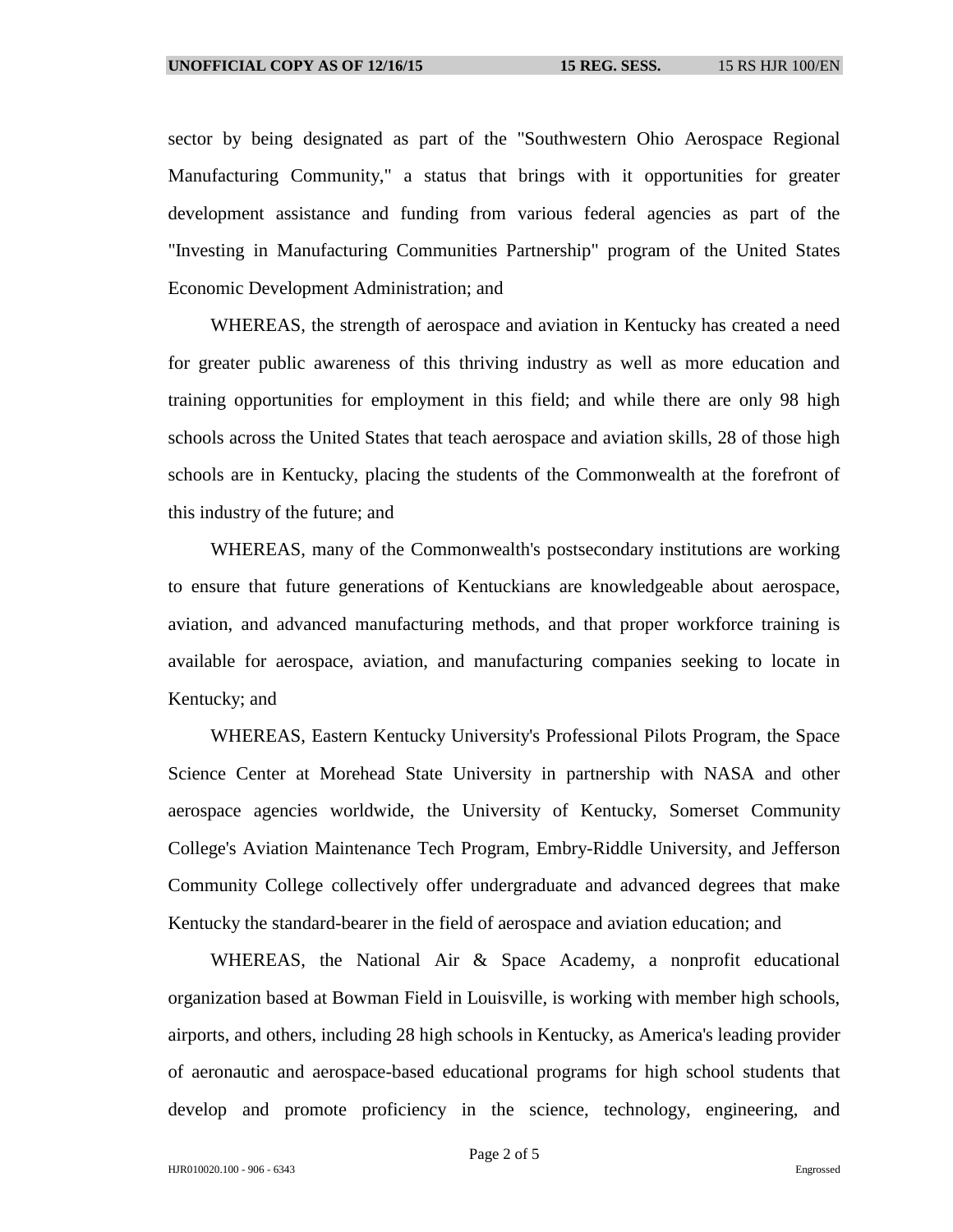mathematics subjects, or STEM, producing college and career-ready graduates prepared to become the next generation of aerospace workers through interactive, challenging, hands-on approaches to learning that are engaging and proven effective; and

WHEREAS, over 5,000 children have been taught the science and physics of flight through the official Aviation Museum of Kentucky, and the history of Kentuckians in aerospace and aviation through the official Kentucky Aviation Hall of Fame at the Blue Grass Airport; and

WHEREAS, the aerospace/aviation industry continues to be a vital part of Kentucky's economy, its education, and its culture; and the strength of the industry and the essential role it plays in the lives of so many Kentuckians is a testament to its future in this Commonwealth;

NOW, THEREFORE,

## *Be it resolved by the General Assembly of the Commonwealth of Kentucky:*

Section 1. The General Assembly honors the aerospace/aviation products manufacturing industry upon becoming the top exporting industry in the Commonwealth.

Section 2. The Transportation Cabinet, the Cabinet for Economic Development, and the Commission on Military Affairs are directed to cooperatively study the economic impact of the overall aerospace/aviation industry in the Commonwealth, pursuant to this Resolution, and to report their findings to the Governor and the Legislative Research Commission.

Section 3. For its part, the Transportation Cabinet shall study the general aviation airport system in the Commonwealth, examining various aspects of the general aviation airport network, including but not limited to:

(1) Inventorying and categorizing the existing facilities, infrastructure, and based aircraft, noting deficiencies, and providing suggestions for improvements to ensure that Kentucky's general aviation airports are safe, well-maintained, and efficient, in accordance with state and federal guidelines and regulations;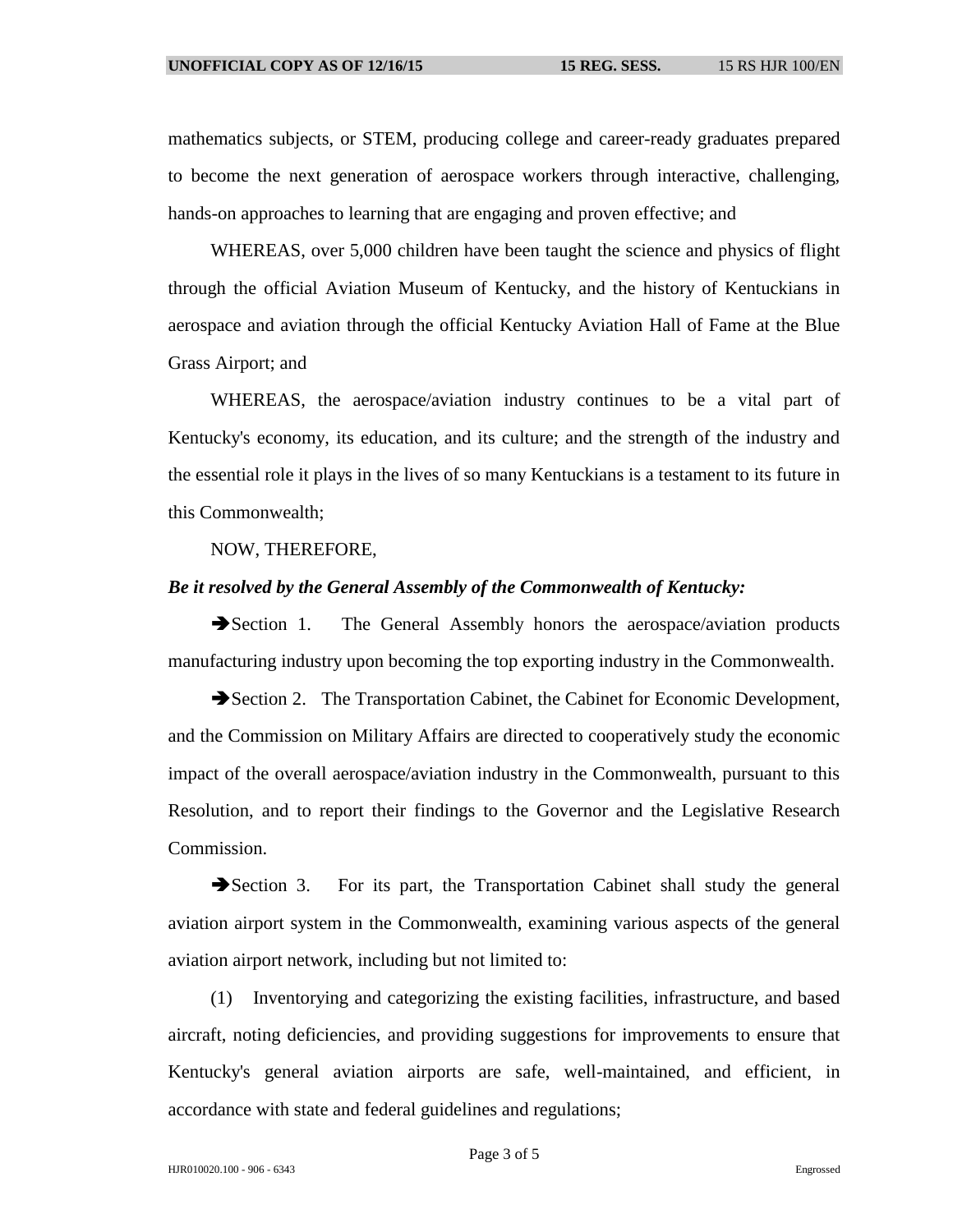(2) Documenting the contribution of the state's network of general aviation airports to the overall well-being of all Kentuckians, in terms of the number of airports, the impacts on emergency medical transportation, and disaster relief, and identifying the opportunities and benefits that these facilities provide their local communities and the general public; and

(3) Quantifying the direct economic impact general aviation airports have on their respective communities across the Commonwealth.

Section 4. For its part, the Cabinet for Economic Development shall study the aerospace/aviation products manufacturing industry in the Commonwealth, and related issues, including but not limited to:

(1) The number and location of aerospace/aviation products manufacturing facilities in the state, and an evaluation of the number of persons currently employed at those facilities and their levels of compensation, with a breakdown by gender where possible, as well as other economic impacts generated by the facilities;

(2) The unique needs of those manufacturers, and opportunities for state and local government agencies, including secondary and postsecondary educational institutions, to assist with meeting those needs;

(3) The status and impact of educational and workforce training programs currently available in the state that are tailored to employment in the aerospace/aviation industry, and opportunities for further development of these programs; and

(4) Opportunities for further growth and development of the entire aerospace/aviation industry in the Commonwealth, including but not limited to the possibility of expanding the Southwestern Ohio Aerospace Regional Manufacturing Community to include additional regions of the Commonwealth in the future, and other strategies for attracting and creating new high-paying jobs in the state.

Section 5. For its part, the Commission on Military Affairs shall evaluate military assets and infrastructure existing in the Commonwealth that may contribute to